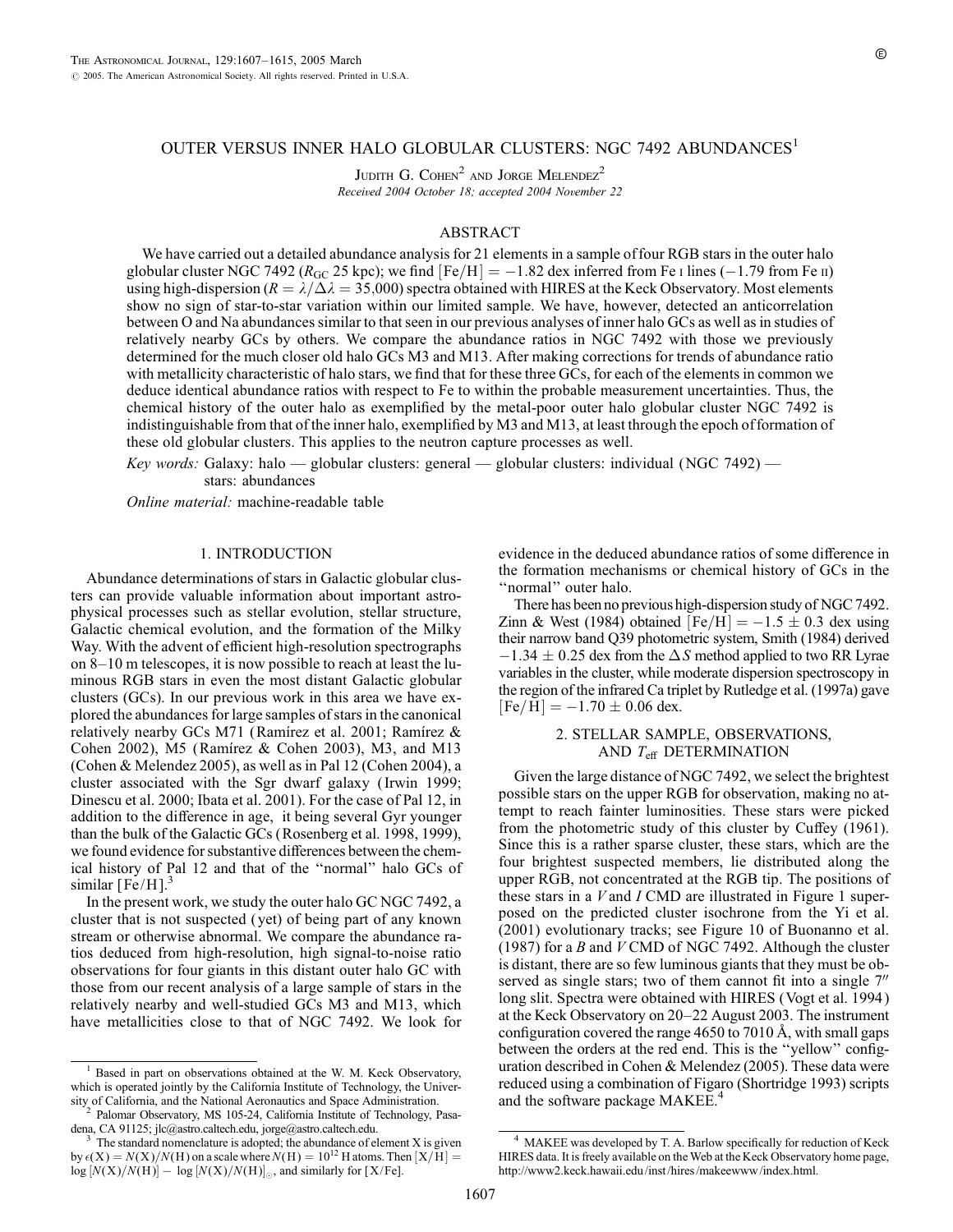

FIG. 1.—Plot of the  $V - I$  CMD of NGC 7492: the four RGB stars observed with HIRES (large filled circles) are shown superposed on a 12 Gyr isochrone from Yi et al.  $(2001)$  with  $[Fe/H]$  -1.7 dex shifted to the distance of NGC 7492. The small circles denote stars from Buonanno et al. (1987) in this GC roughly transformed from  $B, V$  to  $V, I$ .

The desired minimum S/N was 90 over a 4 pixel resolution element for a wavelength near the center of the HIRES detector. This is calculated strictly from the counts in the object spectrum, and excludes noise from cosmic ray hits, sky subtraction, flattening problems, etc. Since the nights were relatively dark, sky subtraction is not an issue except at the specific wavelengths corresponding to strong night sky emission lines, such as the Na D doublet. The seeing was extremely good during these nights, making the exposures shorter than normal, and enabling us to reach this goal for the stars reported here. Table 1 gives details of the HIRES exposures for each star, with the total exposure time for each object. All long integrations were broken up into separate exposures, each 1200 s long, to optimize cosmic ray removal. The last column of the table gives the heliocentric

radial velocity for each star, measured from the HIRES spectra; see Rami'rez & Cohen (2003) for details of the procedure used to determine  $v_r$ .

The radial velocity of NGC 7492 is large and negative, and the cluster abundance is low. It was easy to tell after one integration whether or not a star is a member of the cluster. Approximate measurements of  $v_r$  were made on line; all stars attempted turned out to be radial velocity members of NGC 7492. The four RGB stars have a mean  $v_r$  of  $-176.9$  km s<sup>-1</sup>, agreeing well within the errors with the early measurement of Hartwick & Sargent (1978) of a single bright cluster member, but somewhat larger than the value of  $-214$  km s<sup>-1</sup> found from moderateresolution spectra by Rutledge et al. (1997b). Our more accurate  $v_r$  for NGC 7492 should be used in future computations of the mass of the Galaxy that rely on the orbits of its outlying satellites. The velocity dispersion from the four members, with no correction for an instrumental contribution, is  $\sigma = 1.2 \pm 1$  km s<sup>-1</sup>, reflecting the low mass of this sparse cluster; the observed  $\sigma$  is only slightly larger than the expected instrumental uncertainties.

#### 2.1. Stellar Parameter Determination

We follow the procedures developed in our earlier work on globular cluster stars and described in Cohen et al. (2001) to determine the stellar parameters for the four RGB stars in NGC 7492.  $T_{\text{eff}}$  is derived by comparing reddening-corrected broadband colors with the predictions of grids of model atmospheres. Here we use the grid of predicted broadband colors and bolometric corrections of Houdashelt et al. (2000) based on the MARCS stellar atmosphere code of Gustafsson et al. (1975).

We normally utilize  $V - I$ ,  $V - J$ , and  $V - K$  colors to determine  $T_{\text{eff}}$ . The infrared colors were taken from 2MASS (Skrutskie et al. 1997; Cutri et al. 2003). Cuffey (1961) provided  $P$  and  $V$  photographic photometry over a large field including the entire cluster of NGC 7492.<sup>5</sup> CCD photometry in B and V was presented by Buonanno et al. (1987), but their field is smaller than the cluster and the calibration of their photometry is not secure. Côté et al. (1991), in the course of a study of blue stragglers in this cluster, obtained CCD B and V photometry for a large sample of stars, but the data tables were never published and have subsequently been lost (P. C. Côté 2004, private communication).

The two published photometric studies of NGC 7492 give  $V$  mag that are inconsistent by several tenths of a mag; the differences are not just a simple offset. We therefore measured  $V$  and  $I$  for our sample stars from ANDICAM images taken for this purpose

<sup>5</sup> Barnes (1968), who searched for variable stars in NGC 7492, defined his photometric system using Cuffey's measurements.

TABLE 1 The Sample of Stars in NGC 7492

| ID <sup>a</sup> | R.A.<br>(J2000.0) | Decl.<br>(J2000.0) | $V^{\mathfrak{b}}$<br>(mag) | $I^{\rm b}$<br>(mag) | Observation<br>Date | Exposure<br>Time<br>(s) | $S/N^c$ | $v_r$<br>$(km s^{-1})$ |
|-----------------|-------------------|--------------------|-----------------------------|----------------------|---------------------|-------------------------|---------|------------------------|
|                 | 23 08 22.32       | $-153743$          | 14.71                       | 13.36                | 2003 Aug 20         | 800                     | 88      | $-176.8$               |
|                 | 23 08 25.75       | $-153710$          | 15.50                       | 14.41                | 2003 Aug 21         | 3600                    | 92      | $-178.5$               |
|                 | 23 08 29.46       | $-153632$          | 15.51                       | 14.40                | 2003 Aug 20, 21     | 3000                    | 92      | $-175.5$               |
|                 | 23 08 20.83       | $-153620$          | 15.77                       | 14.72                | 2003 Aug 22         | 3600                    | 105     | $-176.9$               |

Nore.—Units of right ascension are hours, minutes, and seconds, and units of declination are degrees, arcminutes, and arcseconds.<br><sup>a</sup> Alphabetical identifications are from Buonanno et al. (1987), and numerical ones are fro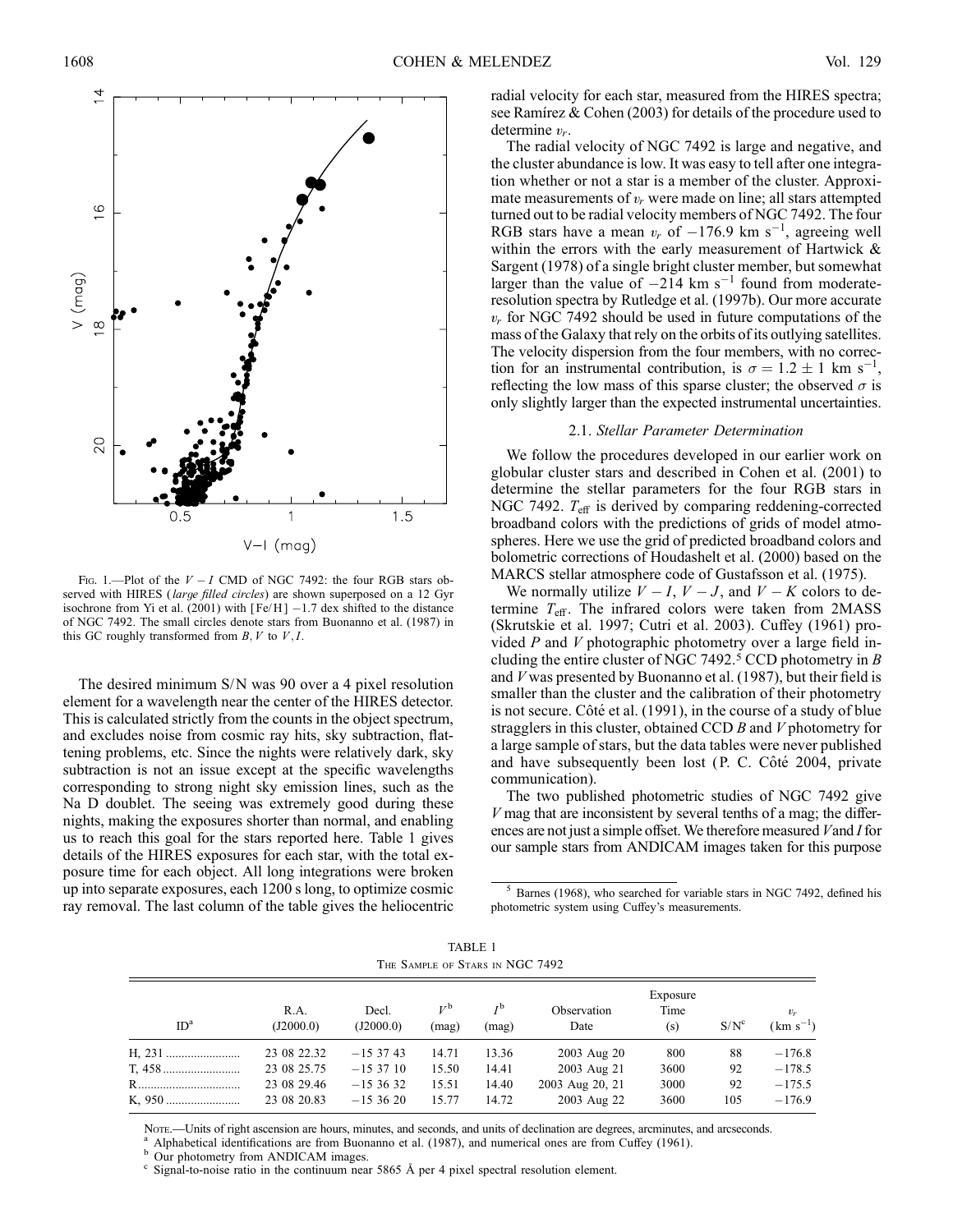| 91 ELLAR 1 ARAMETERS |                      |                         |                        |  |  |  |  |  |
|----------------------|----------------------|-------------------------|------------------------|--|--|--|--|--|
| ID <sup>a</sup>      | $T_{\rm eff}$<br>(K) | log q<br>$(\text{dex})$ | $v_t$<br>$(km s^{-1})$ |  |  |  |  |  |
| H, 231               | 4300                 | 0.62                    | 2.0                    |  |  |  |  |  |
|                      | 4650                 | 1.18                    | 2.0                    |  |  |  |  |  |
|                      | 4715                 | 1.21                    | 2.0                    |  |  |  |  |  |
| K. 950               | 4750                 | 1.33                    | 2.0                    |  |  |  |  |  |

TABLE 2 Stellar Parameters

<sup>a</sup> Alphabetical identifications are from Buonanno et al. (1987), and numerical ones are from Cuffey (1961).

on 2004 August 1 with the 1.3 m telescope at CTIO operated by the SMARTS consortium; these values are given in Table 1. ANDICAM is a dual channel camera constructed by the Ohio State University instrument group, but only the optical channel was used.<sup>6</sup> Our ANDICAM program requires photometric conditions, and additional standard star fields, charged to our ANDICAM allocation through NOAO, are always taken for us.

We adopt a distance for NGC 7492 of 26.2 kpc (Côté et al. 1991) (as compared to 7.5 kpc for M13 and 10.4 kpc for M3), with a reddening of  $E(B - V) = 0.036$  mag from Schlegel et al. (1998). The relative extinction in various passbands is taken from Cohen et al. (1981; see also Schlegel et al. 1998). The adopted stellar parameters are given in Table 2.

## 2.2. Data Reduction and Analysis

To the maximum extent possible, the atomic data and the analysis procedures used here are identical to those we used in our recently completed analysis of a large sample of stars in M3 and M13 (Cohen & Melendez 2005). In particular, see  $\S$  3 of that paper for a description of the measurement of the equivalent widths (listed for the four stars in NGC 7492 in Table 3),  $\S$  4 for a discussion of the atomic parameters,  $\S 4.2$  for our adopted solar abundances (tabulated in Table 2 of our earlier paper, and repeated as Table 4 here), and  $\S$  6 for a description of our abundance analysis procedures. As in our earlier work, the abundance analysis is carried out using a current version of the LTE spectral synthesis program MOOG (Sneden 1973). We employ the grid of stellar atmospheres from Kurucz (1993) without convective overshoot, when available. The template file of suitable unblended lines with their adopted atomic parameters is identical to that we used in our recently completed analysis of M3 and of M13 (Cohen & Melendez 2005).

Three of the four stars gave  $v_t = 2.0 \text{ km s}^{-1}$  based on deriving a uniform Fe abundance as a function of  $W_{\lambda}$  for the large

TABLE 4 Adopted Solar Abundances

| Element                                                              | $[X/H]^a$ | Element | $[X/H]^a$ |  |
|----------------------------------------------------------------------|-----------|---------|-----------|--|
| 0                                                                    | 8.85      | Fe      | 7.45      |  |
| Na                                                                   | 6.33      | Ni      | 6.25      |  |
| $Mg$                                                                 | 7.54      | Cu      | 4 2 1     |  |
| Al                                                                   | 6.47      | Zn      | 4.60      |  |
| Si                                                                   | 7.55      | Ba      | 2.13      |  |
|                                                                      | 6.36      | Y       | 2.24      |  |
|                                                                      | 3.10      | Zr      | 2.60      |  |
| Ti                                                                   | 4.99      |         | 1 1 4     |  |
| V                                                                    | 4.00      | Nd      | 145       |  |
| $Cr_{1}, \ldots, r_{n}, \ldots, r_{n}, \ldots, r_{n}, \ldots, r_{n}$ | 5.67      | Eu      | 0.51      |  |
| $Mn$                                                                 | 5.39      | $Dv$    | 110       |  |

<sup>a</sup> Given on a scale where  $log N(H) = 12.0$ ; values in dex.

set of Fe I lines. The fourth star (star R) gave  $1.8 \text{ km s}^{-1}$ ; this value was also set to 2.0 km s<sup>-1</sup>. Lines with  $W_{\lambda} > 175$  mÅ were ignored, except for the Ba ii lines in the coolest star in our sample in NGC 7492.

The resulting abundance ratios for the four RGB stars in NGC 7492 are given in Tables 5A–5E. Species with only one detected line are assigned an uncertainty of 0.10 dex. Table 7 of Cohen & Melendez (2005) indicates the changes in derived abundance ratios for small changes in the adopted stellar parameters, the [Fe/H] for the adopted model atmosphere, or the set of  $W_{\lambda}$  for the lines of each species, and is appropriate for use here as well. The mean abundance and  $1 \sigma$  variance for the species observed in NGC 7492 are listed in Table 6.

#### 2.3. Comments on Individual Elements

The oxygen abundance is derived from the forbidden lines at 6300 and 6363 8. The subtraction of the night sky emission lines for the forbidden lines was reasonably straightforward given that the radial velocity of NGC 7492 is sufficiently different from 0 km  $s^{-1}$  that their  $W_{\lambda}$  can be reliably measured. The C/O ratio was assumed to be solar. CN and Ni i contamination is negligible (see Cohen & Melendez 2005). [O/Fe] is given with respect to Fe  $\pi$ ; abundance ratios for all other elements are given with respect to Fe i.

The deduced mean [Fe/H] of NGC 7492 value (see Fig. 2) is in good agreement with that inferred by Rutledge et al. (1997a) from moderate dispersion spectra in the region of the infrared Ca triplet.

The Na abundance was obtained from the  $5680 \text{ Å}$  doublet for all four stars. As in our previous papers, we have not used any non-LTE corrections for Na. Calculations by Gratton et al. (1999) suggest values of between 0.1 and 0.2 dex are appropriate for our

| TABLE 3<br>EQUIVALENT WIDTHS                                                                                                                              |              |                    |              |           |                  |           |  |  |  |  |
|-----------------------------------------------------------------------------------------------------------------------------------------------------------|--------------|--------------------|--------------|-----------|------------------|-----------|--|--|--|--|
| 950<br>458<br>231<br>R<br>$\log gf$<br>λ<br>$\chi_{\mathrm{exc}}$<br>$(m\AA)$<br>$(m\AA)$<br>$(m\AA)$<br>$(m\AA)$<br>(Å)<br>$(\text{dex})$<br>(eV)<br>Ion |              |                    |              |           |                  |           |  |  |  |  |
| 6300.30                                                                                                                                                   | 0.00         | $-9.78$            | 30.0         | 23.5      | 13.5             | 27.3      |  |  |  |  |
| 6363.78                                                                                                                                                   | 0.02         | $-10.30$           | 9.0          | $\cdots$  | 8.0              | 9.5       |  |  |  |  |
| 5682.63                                                                                                                                                   | 2.10         | $-0.70$            | 46.0         | 32.1      | 8.0              | 16.0      |  |  |  |  |
| 5688.19<br>6160.75                                                                                                                                        | 2.10<br>2.00 | $-0.42$<br>$-1.23$ | 61.0<br>18.5 | 49.6<br>. | 15.0<br>$\cdots$ | 28.5<br>. |  |  |  |  |
|                                                                                                                                                           |              |                    |              |           |                  |           |  |  |  |  |

Nore.—Table 3 is published in its entirety in the electronic edition of the Astronomical Journal. A portion is shown here for guidance regarding its form and content.

<sup>6</sup> See http://www.astronomy.ohio-state.edu/ANDICAM and http://www.astro .yale.edu/smarts.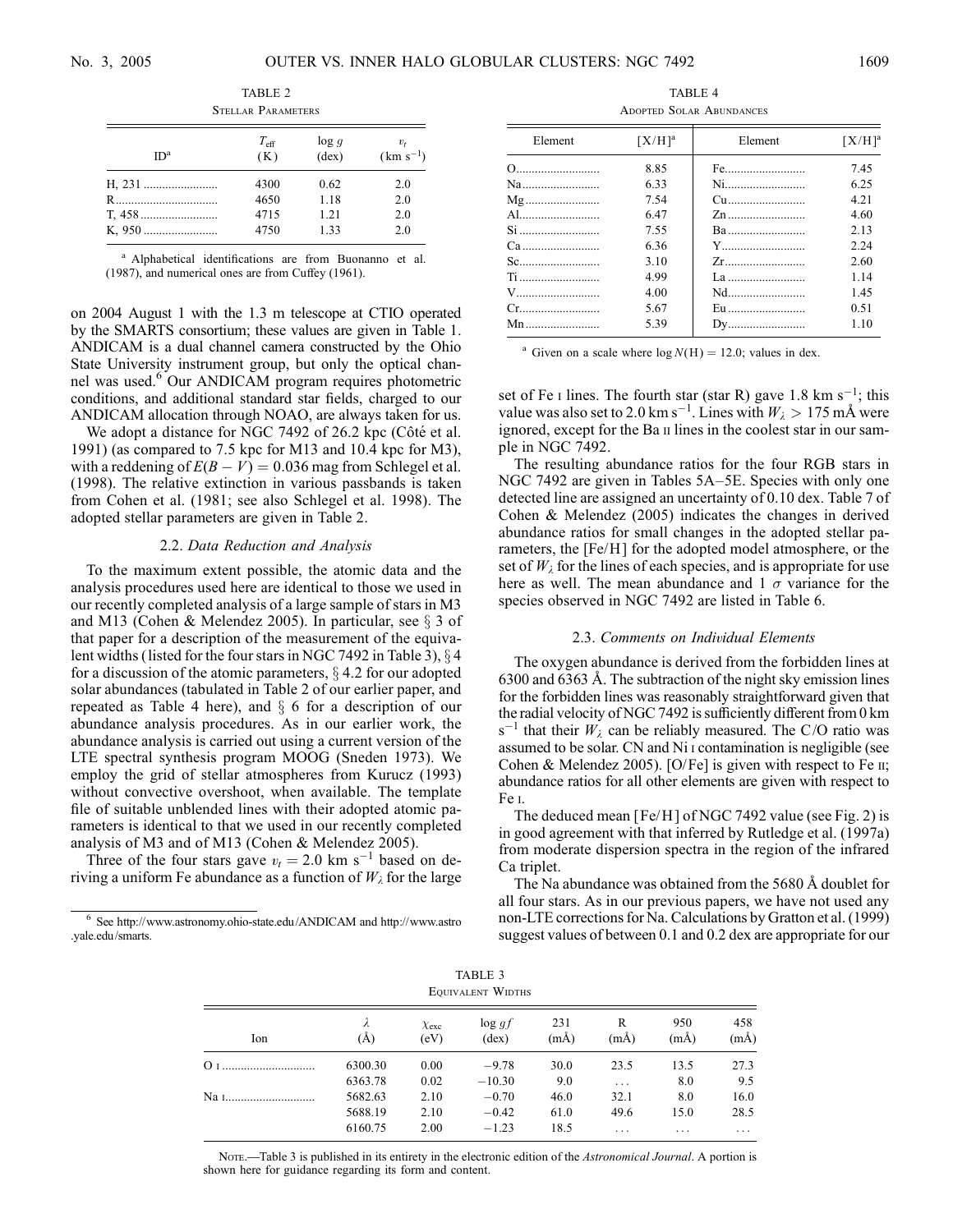|      | ABUNDANCE RATIOS: O TO Mg                           |    |                                                                |    |                                                     |   |                                                          |   |                                           |   |
|------|-----------------------------------------------------|----|----------------------------------------------------------------|----|-----------------------------------------------------|---|----------------------------------------------------------|---|-------------------------------------------|---|
| Star | [Fe/H]<br>$\pm \sigma / \sqrt{N}$<br>$(\text{dex})$ | N  | $[Fe/H]_{\ldots}$<br>$\pm \sigma / \sqrt{N}$<br>$(\text{dex})$ | Ν  | [O/Fe]<br>$\pm \sigma / \sqrt{N}$<br>$(\text{dex})$ | N | $\lceil Na/Fe\rceil$<br>$\pm \sigma / \sqrt{N}$<br>(dex) | N | [Mg/Fe]<br>$\pm \sigma/\sqrt{N}$<br>(dex) | N |
| 231  | $-1.76 \pm 0.05*$                                   | 90 | $-1.72 \pm 0.06$                                               | 12 | $0.26 \pm 0.05*$                                    |   | $0.10 \pm 0.05$                                          |   | $0.67 \pm 0.16$                           | 3 |
| R    | $-1.77 \pm 0.05*$                                   | 66 | $-1.80 \pm 0.08$                                               | 9  | $0.49 \pm 0.10$                                     |   | $0.19 \pm 0.05*$                                         |   | $0.52 \pm 0.06$                           | 3 |
|      | $-1.79 \pm 0.05*$                                   | 70 | $-1.77 \pm 0.05$                                               | 10 | $0.55 \pm 0.05*$                                    | 2 | $-0.10 \pm 0.05*$                                        |   | $0.55 \pm 0.20$                           | 3 |
| 950  | $-1.94 \pm 0.05*$                                   | 64 | $-1.88 \pm 0.05$                                               | Q  | $0.52 \pm 0.15$                                     | 2 | $-0.28 \pm 0.05*$                                        |   | $0.45 \pm 0.20$                           | 3 |

TABLE 5A

Nore.—Asterisk indicates that the minimum value of 0.05 dex has been adopted; the nominal calculated value is smaller.

TABLE 5B Abundance Ratios: Si to V

|             | [Si/Fe]<br>$\pm \sigma / \sqrt{N}$ |   | [Ca/Fe]<br>$\pm \sigma / \sqrt{N}$ |    | [Sc/Fe]<br>$\pm \sigma / \sqrt{N}$ |   | $\lceil \text{Ti}/\text{Fe} \rceil$<br>$\pm \sigma / \sqrt{N}$ |    | [V/Fe]<br>$\pm \sigma / \sqrt{N}$ |              |
|-------------|------------------------------------|---|------------------------------------|----|------------------------------------|---|----------------------------------------------------------------|----|-----------------------------------|--------------|
| <b>Star</b> | (dex)                              | N | $(\text{dex})$                     | N  | $(\text{dex})$                     | N | $(\text{dex})$                                                 | N  | (dex)                             | N            |
| 231         | $0.33 \pm 0.09$                    | 4 | $0.09 \pm 0.05*$                   | 11 | $0.20 + 0.07$                      |   | $0.16 + 0.05*$                                                 | 18 | $-0.07 \pm 0.06$                  | 8            |
| R           | $0.36 \pm 0.10$                    |   | $0.11 \pm 0.05*$                   | 12 | $0.09 \pm 0.05*$                   |   | $0.12 \pm 0.08$                                                |    | .                                 | $\mathbf{0}$ |
| $458$       | $0.45 \pm 0.12$                    |   | $0.05 \pm 0.05*$                   | 12 | $0.10 \pm 0.06$                    |   | $0.18 \pm 0.07$                                                |    | .                                 | $\mathbf{0}$ |
| 950         | $0.42 \pm 0.11$                    |   | $0.07 + 0.05$                      | 11 | $0.15 + 0.05*$                     |   | $0.07 + 0.05*$                                                 |    | $\cdot$                           | $\mathbf{0}$ |

Nore.—Asterisk indicates that the minimum value of 0.05 dex has been adopted; the nominal calculated value is smaller.

|      | ABUNDANCE INATIOS. CL TO CU                                             |   |                                                                           |   |                                                                |              |                                                                            |              |                                                                            |               |
|------|-------------------------------------------------------------------------|---|---------------------------------------------------------------------------|---|----------------------------------------------------------------|--------------|----------------------------------------------------------------------------|--------------|----------------------------------------------------------------------------|---------------|
| Star | [Cr/Fe]<br>$\pm \sigma/\sqrt{N}$<br>(dex)                               | N | [Mn/Fe]<br>$\pm \sigma/\sqrt{N}$<br>$(\text{dex})$                        | N | [Co/Fe]<br>$\pm \sigma/\sqrt{N}$<br>$(\text{dex})$             | N            | [NiFe]<br>$\pm \sigma/\sqrt{N}$<br>$(\text{dex})$                          | N            | [Cu/Fe]<br>$\pm \sigma/\sqrt{N}$<br>(dex)                                  | N             |
| 458  | $-0.24 + 0.09$<br>$-0.16 \pm 0.11$<br>$-0.29 + 0.06$<br>$-0.29 + 0.05*$ | 4 | $-0.24 + 0.09$<br>$-0.48 \pm 0.13$<br>$-0.43 \pm 0.05*$<br>$-0.39 + 0.08$ | 4 | $0.11 + 0.05*$<br>$\cdots$<br>$0.18 + 0.10$<br>$0.32 \pm 0.10$ | $\mathbf{0}$ | $-0.06 + 0.05*$<br>$-0.07 \pm 0.08$<br>$-0.09 + 0.05*$<br>$-0.09 \pm 0.06$ | 13<br>8<br>8 | $-0.63 + 0.06$<br>$-0.57 \pm 0.10$<br>$-0.72 \pm 0.10$<br>$-0.62 \pm 0.10$ | $\mathcal{D}$ |

TABLE 5C Abundance Ratios: Cr to Cu

Nore.—Asterisk indicates that the minimum value of 0.05 dex has been adopted; the nominal calculated value is smaller.

| ABUNDANCE RATIOS: Zn TO La |                                                    |   |                                                     |   |                                                                  |          |                                                      |   |                                                    |              |
|----------------------------|----------------------------------------------------|---|-----------------------------------------------------|---|------------------------------------------------------------------|----------|------------------------------------------------------|---|----------------------------------------------------|--------------|
| <b>Star</b>                | [Zn/Fe]<br>$\pm \sigma/\sqrt{N}$<br>$(\text{dex})$ | N | [Y/Fe]<br>$\pm \sigma / \sqrt{N}$<br>$(\text{dex})$ | N | $\lceil Zr/Fe \rceil$<br>$\pm \sigma/\sqrt{N}$<br>$(\text{dex})$ | N        | [Ba/Fe]<br>$\pm \sigma / \sqrt{N}$<br>$(\text{dex})$ | N | [La/Fe]<br>$\pm \sigma/\sqrt{N}$<br>$(\text{dex})$ | N            |
|                            | $-0.09 \pm 0.08$                                   |   | $-0.29 \pm 0.05*$                                   | 4 | $0.36 + 0.10$                                                    | 3        | $0.24 + 0.10$                                        |   | $0.12 \pm 0.16$                                    | 2            |
|                            | $-0.09 \pm 0.08$                                   |   | $-0.35 \pm 0.05*$                                   | 4 | $\cdot$ $\cdot$ $\cdot$                                          | $\theta$ | $0.05 \pm 0.09$                                      |   | $\cdot$ $\cdot$ $\cdot$                            | $\mathbf{0}$ |
| 458                        | $-0.16 \pm 0.05$                                   |   | $-0.31 \pm 0.06$                                    | 4 | .                                                                | 0        | $0.34 \pm 0.07$                                      |   | $\cdot$ $\cdot$ $\cdot$                            | $\mathbf{0}$ |
| 950                        | $0.13 \pm 0.05*$                                   |   | $-0.11 + 0.08$                                      |   | $\cdot$ $\cdot$ $\cdot$                                          | 0        | $0.50 \pm 0.08$                                      | 3 | $\cdot$ $\cdot$ $\cdot$                            | $\mathbf{0}$ |

TABLE 5D

Nore.—Asterisk indicates that the minimum value of 0.05 dex has been adopted; the nominal calculated value is smaller.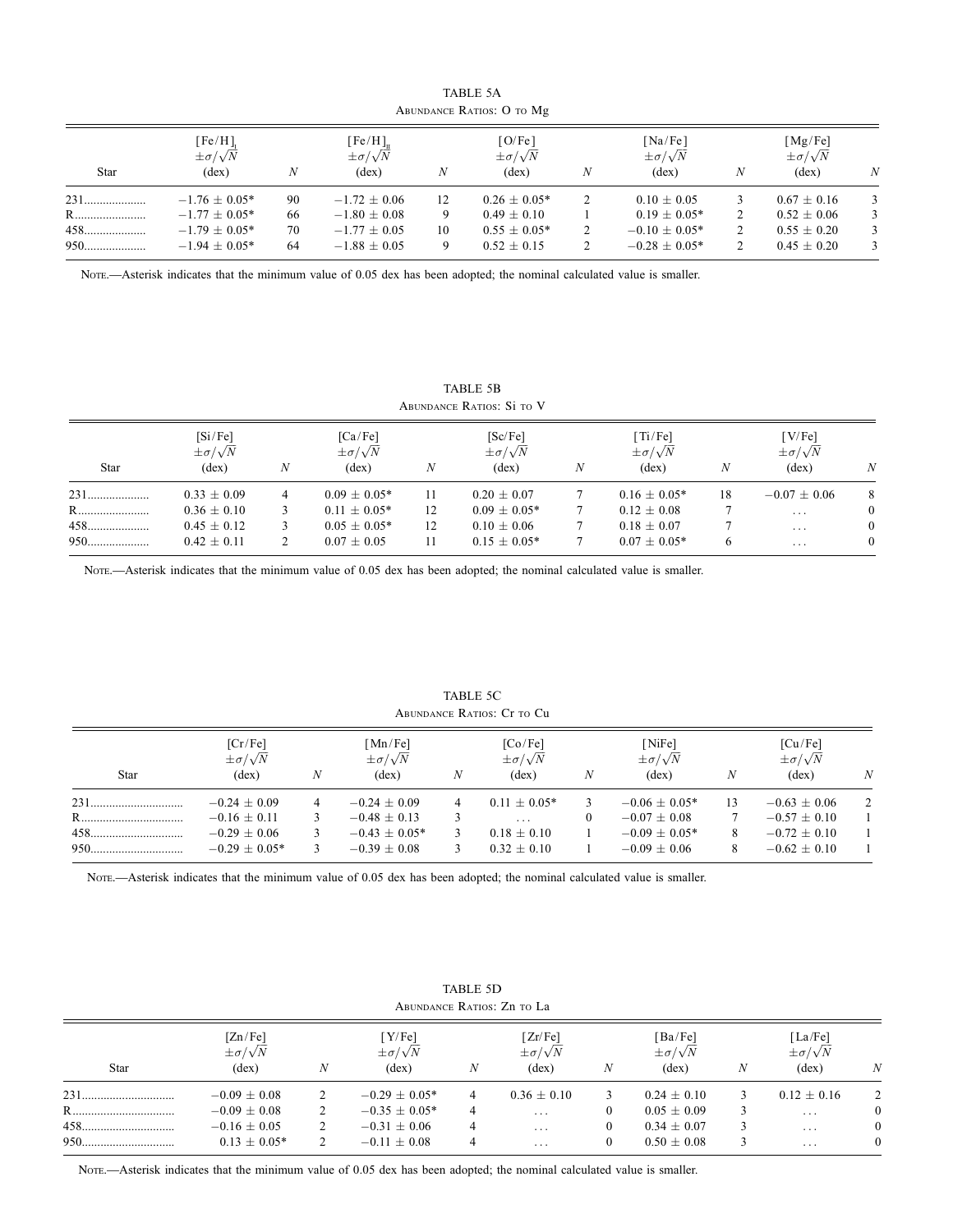| TABLE 5E<br>ABUNDANCE RATIOS: Nd TO Eu                                                                                |                  |   |               |  |  |  |  |  |
|-----------------------------------------------------------------------------------------------------------------------|------------------|---|---------------|--|--|--|--|--|
| [Nd/Fe]<br>[Eu/Fe]<br>$\pm \sigma/\sqrt{N}$<br>$\pm \sigma/\sqrt{N}$<br>$(\text{dex})$<br>$(\text{dex})$<br>Star<br>N |                  |   |               |  |  |  |  |  |
|                                                                                                                       | $0.40 + 0.05*$   | 6 | $0.61 + 0.10$ |  |  |  |  |  |
| R                                                                                                                     | $0.26 \pm 0.05*$ | 4 | .             |  |  |  |  |  |
|                                                                                                                       | $0.19 \pm 0.07$  | 4 |               |  |  |  |  |  |
|                                                                                                                       | $0.41 + 0.08$    |   |               |  |  |  |  |  |

Note.—Asterisk denotes that the minimum value of 0.05 dex has been adopted; the nominal calculated value is smaller.

sample in NGC 7492, with the coolest star having the largest value. Calculations by Takeda et al. (2003) suggest somewhat smaller values.

The Ba abundance of star 950 in NGC 7492 appears to be  $\sim$ 0.2 dex larger than that of the other cluster members studied here. However, the detected lines of Ba II are all within the range where substantial hyperfine structure corrections occur. Table 7 of Cohen & Melendez (2005) shows the very high sensitivity of the deduced Ba abundances to small uncertainties in the equivalent width and microturbulence of the Ba ii lines we use. On the other hand, the deduced [Y/Fe] is also somewhat high for this star, while the deduced Fe is the lowest of all the stars in our sample. Perhaps a slight adjustment of  $T_{\text{eff}}$  for this star is required. At this point, we assume this is the result of observational and modeling uncertainties and does not indicate a real spread in [Ba/Fe] within NGC 7492, but further verification of this is desirable.

The abundances of the elements with respect to Fe,  $[X/Fe]$ , as a function of  $T_{\text{eff}}$  are shown in Figure 3 for O, Na, Mg, and Si;

TABLE 6 Mean Abundances and Spread Ratios

| Species        | Mean Abundance<br>[X/Fe]<br>$(\text{dex})$ | $\sigma$<br>$(\text{dex})$ | $\sigma$ (tot)<br>$(\text{dex})$ | Spread<br>Ratio <sup>a</sup><br>$(\text{dex})$ | No. of<br>Stars <sup>e</sup> |
|----------------|--------------------------------------------|----------------------------|----------------------------------|------------------------------------------------|------------------------------|
|                | 0.46                                       | 0.13                       | 0.10                             | 1.30                                           | 4                            |
| Na 1           | $-0.02$                                    | 0.21                       | 0.07                             | 3.00                                           | 4                            |
| Mg 1           | 0.55                                       | 0.09                       | 0.20                             | 0.45                                           | 4                            |
| Si 1           | 0.39                                       | 0.06                       | 0.10                             | 0.60                                           | 4                            |
| Ca 1           | 0.08                                       | 0.03                       | 0.12                             | 0.25                                           | 4                            |
| Sc II          | 0.14                                       | 0.05                       | 0.21                             | 0.24                                           | 4                            |
| Ti 1           | 0.13                                       | 0.05                       | 0.12                             | 0.42                                           | 4                            |
| Ті п           | 0.34                                       | 0.06                       | 0.15                             | 0.40                                           | 4                            |
| V <sub>I</sub> | $-0.07$                                    | $\cdots$                   | 0.23                             | .                                              | 1                            |
|                | $-0.25$                                    | 0.06                       | 0.17                             | 0.35                                           | $\overline{4}$               |
| Mn I           | $-0.39$                                    | 0.10                       | 0.18                             | 0.55                                           | 4                            |
| Fe 1           | $-1.82$                                    | 0.08                       | 0.10                             | 0.80                                           | 4                            |
|                | $-1.79$                                    | 0.07                       | 0.13                             | 0.54                                           | 4                            |
|                | 0.20                                       | 0.11                       | 0.12                             | 0.92                                           | 3                            |
| Ni 1           | $-0.08$                                    | 0.02                       | 0.10                             | 0.20                                           | $\overline{4}$               |
| Cu I           | $-0.64$                                    | 0.06                       | 0.16                             | 0.38                                           | 4                            |
| Zn 1           | $-0.03$                                    | 0.11                       | 0.13                             | 0.85                                           | $\overline{4}$               |
| Y II           | $-0.27$                                    | 0.11                       | 0.15                             | 0.73                                           | 4                            |
|                | 0.36                                       | $\cdots$                   | 0.16                             | .                                              | 1                            |
| Ван            | 0.28                                       | 0.19                       | 0.22                             | 0.86                                           | 4                            |
| La II          | 0.12                                       | .                          | 0.18                             |                                                | 1                            |
| Nd II          | 0.32                                       | 0.11                       | 0.11                             | 1.00                                           | 4                            |
| Eu II          | 0.61                                       | .                          |                                  |                                                | 1                            |

<sup>a</sup> Ratio of  $\sigma$  to  $\sigma$ 

 $e$  The number of stars in which lines of this species were detected.



FIG. 2.—[Fe/H] from lines of Fe I, shown as a function of  $T_{\text{eff}}$  in the upper panel; lower panel shows the ionization equilibrium of Fe for our sample of four stars in NGC 7492. The error bars on the left are those of the most luminous star, while the error bars on the right are those of the faintest star in our sample. The dotted horizontal line indicates the mean value for our sample in this GC.

Figure 4 for Ca, Sc, Ti, and V; Figure 5 for Cr, Mn, Co, and Ni; Figure 6 for Cu, Zn, Y, and Zr; and Figure 7 for Ba, La, Nd, Eu, and Dy. Note the apparent star-to-star variation in [O/Fe] and in [Na/Fe], which becomes undetectably small, if it exists at all, for the elements heavier than Na. The scatter for [Ca/Fe] and [Ni/Fe], with 8 to 13 detected absorption lines in each star, is remarkably small,  $\leq 0.03$  dex over the four-star sample in NGC 7492.

## 2.4. Abundance Spreads

To check for the presence of star-to-star variations in abundance ratios within the small sample of RGB stars in NGC 7492,



Fig. 3.—[X/Fe] for the elements O, Na, Mg, and Si, shown as a function of  $T_{\text{eff}}$  for our sample of four stars in NGC 7492. The error bars for the most luminous and least luminous stars, as well as the cluster mean, are as in Fig. 2.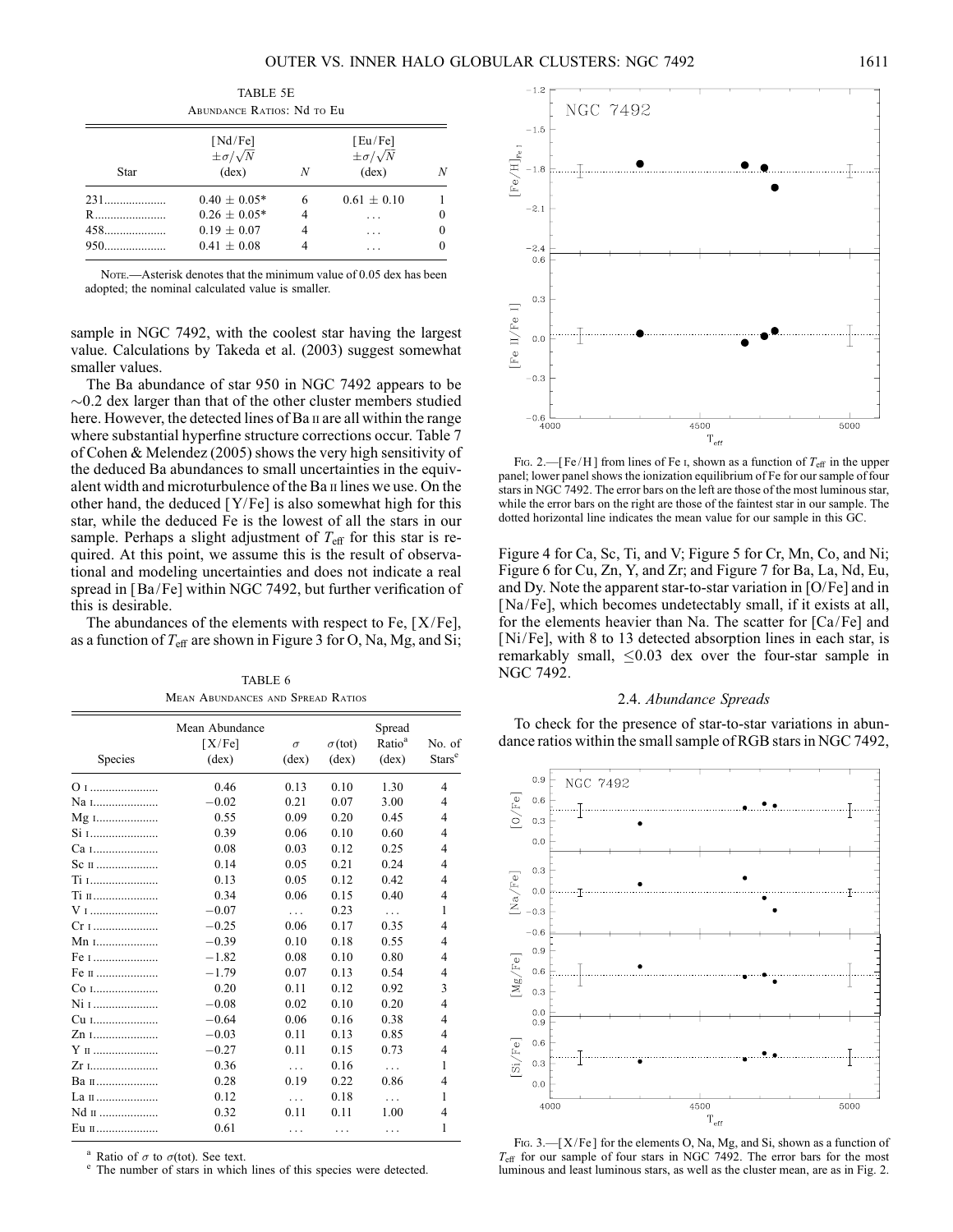

Fig. 4.—Same as Fig. 3, but for Ca, Sc, Ti, and V in NGC 7492. Fig. 6.—Same as Fig. 3, but for Cu, Zn, Y, and Zr in NGC 7492.

we use a parameter we call the ''spread ratio'' (SR). The numerator of SR is the 1  $\sigma$  rms variance for the sample of four stars in NGC 7492 about the mean abundance for each atomic species  $(X)$  with detected absorption lines, denoted  $\sigma$ ; the relevant values are given in the first three columns of Table 6. The denominator of SR is the total expected uncertainty,  $\sigma$ (tot), which is the sum in quadrature of the known contributing terms. Included are a term corresponding to an uncertainty of 50 K in  $T_{\text{eff}}$ , the same for an uncertainty of 0.2 dex in log g, and for an uncertainty of 0.2 km s<sup>-1</sup> in  $v_t$ , and the observed uncertainty [ $\sigma$ (obs)]. The parameter  $\sigma$ (obs), which is calculated from data given in Tables 5A–5E, is taken as the variance about the mean abundance for a given species in a given star, i.e., the  $1 \sigma$  rms value about the mean abundance of species  $X$  in a given star value about the mean abundance of species X in a given star divided by  $\sqrt{N}$ , where N is the number of observed lines of spe-



Fig. 5.—Same as Fig. 3, but for Cr, Mn, Co, and Ni in NGC 7492. Fig. 7.—Same as Fig. 3, but for Ba, La, Nd, and Eu in NGC 7492.



cies X. It includes contributions from errors in the measured  $W_{\lambda}$ , random errors (i.e., between lines of a given species) in the adopted  $q f$  values, etc. Some species, for example Fe  $\mathfrak{q}$ , with its very large value of N, have unrealistically small values of  $\sigma$ (obs); for these we adopt a minimum of 0.05 dex for this parameter.

The ratio  $\sigma/\sigma$ (tot) is an indication of whether there is any intrinsic star-to-star variation in  $[X/Fe]$ . A high value of this SR, tabulated in the fifth column of Table 6, suggests a high probability of intrinsic scatter for the abundance of the species X. Ideally, the mean SR for those elements with no star-to-star variation should be unity; for many species the measured SR is close to that value, certainly closer here than for the sample in M3 and in M13 we studied earlier (Cohen & Melendez 2005).

Inspection of Table 6 shows that for all but two species  $SR <$ 1:0 for the sample of four stars in NGC 7492, indicating little

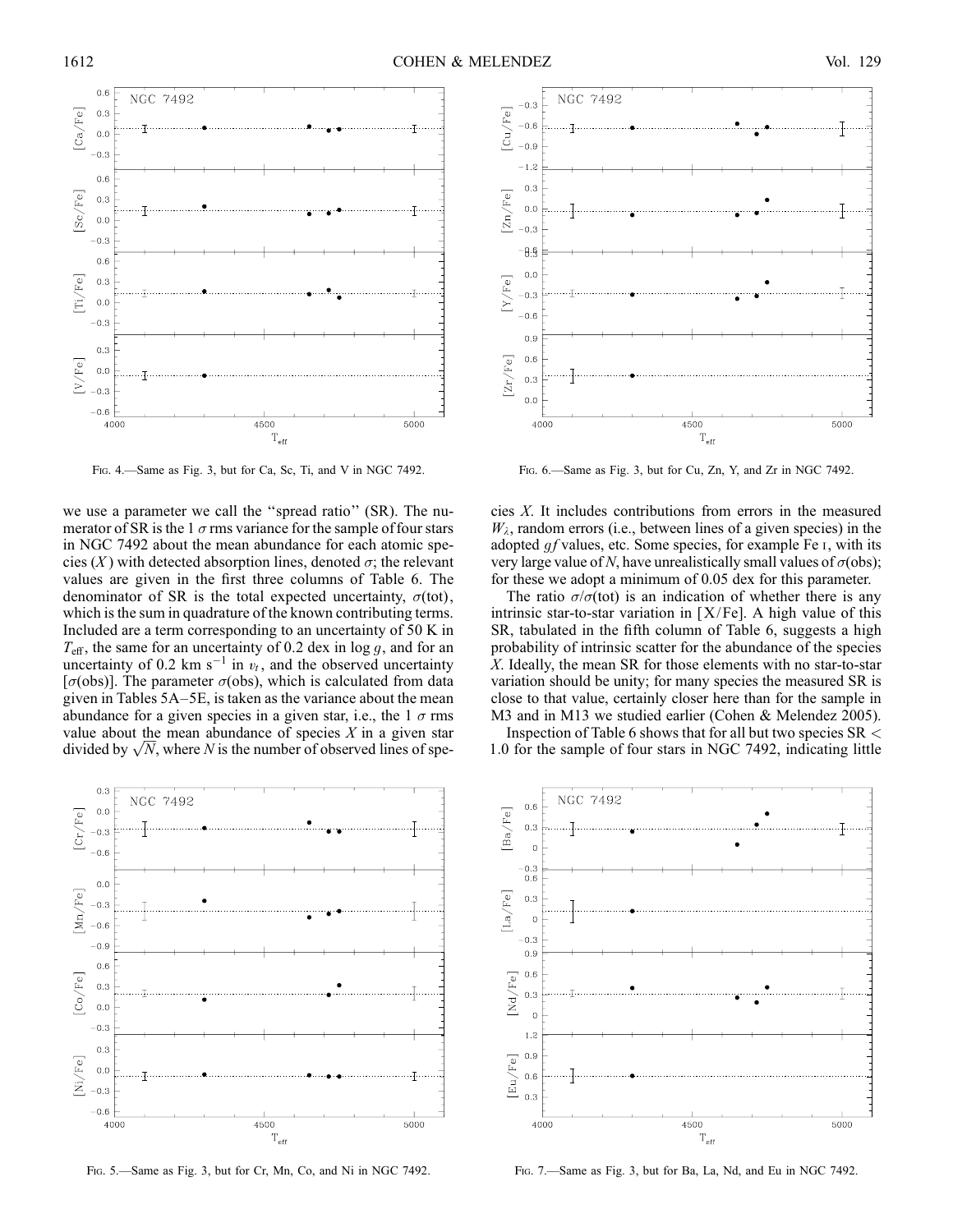

FIG. 8.—Ratio [Na/Fe] shown as a function of [O/Fe] for our sample of four stars in NGC 7492. The error bars typical of the most luminous and least luminous stars in our sample are indicated. The line represents the relationship found by Sneden et al.  $(2004)$ , with a shift of  $-0.07$  and  $+0.1$  dex in the vertical and horizontal axis with respect to the relation we found for M13 (Cohen & Melendez 2005); the line is solid between the first and third quartiles of Sneden et al. (2004) M3 sample and dashed outside that regime.

sign of an intrinsic star-to-star range in abundance. O i and Na i, however, have the two largest values of SR, 1.3 and 3.0, respectively. Note that SR for Mg i is 0.5, suggesting no real star-tostar abundance variations for this element. We therefore assume that the range of abundances seen in our sample of RGB stars in NGC 7492 for Na i and O i represent real star-to-star abundance variations, while no other element shows definite evidence for such variations from this simple analysis.

## 2.5. Correlated Abundance Variations of the Light Elements

C, N, O, Na, Mg, and Al are known to show correlated abundance variations from star to star among the most luminous stars in globular clusters (see, e.g., the review of Kraft 1994). Our simple spread ratio analysis (see  $\S 2.4$ ) shows definite starto-star variations in abundance of both O and Na in our small sample of RGB stars in NGC 7492. Variations in Mg, if present, are smaller and subtle.

It is well established that O and Na are anticorrelated among luminous giants in globular clusters (see, e.g., Kraft 1994). Furthermore, Ramírez & Cohen  $(2002)$  compiled the data from the literature, combined it with their own, and showed that the same linear relation can be used to fit the O and Na data for all globular clusters studied in detail thus far. The latest addition to the clusters studied in detail, NGC 2808 (Carretta et al. 2004a), does so as well.

Figure 8 shows the relationship between Na and O abundances (both with respect to Fe) for our sample in NGC 7492. Also superposed is the line representing the fit for this anticorrelation determined by Sneden et al. (2004) for the luminous giants in M3, shifted by  $-0.07$  dex and  $+0.1$  dex in the vertical and horizontal axis as compared to the relation we found for M13 (Cohen & Melendez 2005 ). The first and last quartiles of the O-Na anticorrelation seen by Sneden et al. (2004) in their sample of luminous giants in M3 are indicated. There is a reasonably clear anticorrelation, which corresponds well with that

| TABLE 7                                                           |  |  |  |                                     |                               |  |  |
|-------------------------------------------------------------------|--|--|--|-------------------------------------|-------------------------------|--|--|
| COMPARISON OF ABUNDANCE RATIOS IN NGC 7492 TO THOSE IN M3 AND M13 |  |  |  |                                     |                               |  |  |
|                                                                   |  |  |  | $A \cap \mathcal{I} \neq \emptyset$ | $F \times F$ ( $F \times T$ ) |  |  |

| Species       | Mean Abundance<br>NGC 7492, [X/Fe]<br>$(\text{dex})$ | $\sigma$<br>$(\text{dex})$ | $\Delta$ [X/Fe]<br>$(NGC 7492 - M3/M13)$<br>$(\text{dex})$ | [X/Fe]<br>Correction <sup>a</sup><br>$(\text{dex})$ |
|---------------|------------------------------------------------------|----------------------------|------------------------------------------------------------|-----------------------------------------------------|
| $O$           | 0.46                                                 | 0.15                       | 0.02                                                       |                                                     |
| Na            | $-0.02$                                              | 0.21                       | $-0.10$                                                    | 0.00                                                |
| $Mg$          | 0.55                                                 | 0.09                       | 0.12                                                       | 0.05                                                |
| $Si$          | 0.39                                                 | 0.06                       | 0.23                                                       | 0.08                                                |
| $Ca$          | 0.08                                                 | 0.03                       | $-0.09$                                                    | 0.07                                                |
| $Sc.$         | 0.14                                                 | 0.05                       | 0.14                                                       | 0.07                                                |
| $Ti$          | 0.24                                                 | 0.06                       | 0.08                                                       | 0.07                                                |
| V             | $-0.07$                                              | .                          | 0.01                                                       | $\cdots$                                            |
| $Cr_{\ldots}$ | $-0.25$                                              | 0.06                       | $-0.22$                                                    | $-0.10$                                             |
| $Mn$          | $-0.39$                                              | 0.10                       | $-0.04$                                                    | $-0.05$                                             |
| $Co$          | 0.20                                                 | 0.11                       | 0.21                                                       | 0.07                                                |
| $N$ i         | $-0.08$                                              | 0.01                       | $-0.01$                                                    | 0.00                                                |
| Cu            | $-0.64$                                              | 0.06                       | $-0.02$                                                    | .                                                   |
| $Zn$          | $-0.03$                                              | 0.11                       | 0.02                                                       |                                                     |
| Y             | $-0.27$                                              | 0.11                       | $-0.04$                                                    |                                                     |
| $Zr$          | 0.36                                                 | .                          | 0.40                                                       | .                                                   |
| $Ba$          | 0.28                                                 | 0.019                      | 0.05                                                       | $-0.04$                                             |
| La            | 0.12                                                 | .                          | 0.03                                                       | .                                                   |
| $Nd$          | 0.32                                                 | 0.11                       | 0.10                                                       | .                                                   |
| Eu            | 0.61                                                 | .                          | 0.07                                                       | 0.00                                                |

<sup>a</sup> Approximate correction to be added to the mean  $[X/Fe]$  in M3/M13 to take into account trends of  $[X/Fe]$  with  $[Fe/H]$  given the different metallicities of the clusters, i.e., it must be subtracted from  $\Delta[X/Fe]$  to obtain  $\Delta(\text{cor})[X/Fe]$ .

seen for luminous giants in other well-studied Galactic GCs (see, e.g., the compilation of Cohen & Melendez 2005). A similar correlation is detected in the outer halo GC NGC 7006 by Kraft et al. (1998).

There is marginally statistically significant evidence for a correlation between [Na/Fe] and [Mg/ Fe] for our small sample in NGC 7492, similar to that shown in other GCs (see, for example, Figs. 12 and 13 of Sneden et al. 2004). The larger uncertainty in our deduced [Mg/ Fe] ratios makes this result quite uncertain.

## 3. COMPARISON WITH THE INNER HALO GCs M3 AND M13

We now turn to what we can learn about the chemical history of the Galaxy by comparing the abundance ratios in NGC 7492, at a galactocentric distance of 25 kpc, with those from our recent analysis of the inner halo GCs M3 and M13 (Cohen & Melendez 2005), with  $R_{GC}$  of 12 and 9 kpc, respectively. We note that the atomic parameters, the analysis procedures, and the software packages used are identical in both of these studies. Hence, we should be able to detect small differences in the relative values of the abundance ratios of these three GCs.

Table 7 gives the parameter  $\Delta$ [X/Fe], which is, for each species with detected lines, the mean abundance ratio  $[X/Fe]$  for NGC 7492 with the average of the same parameter for M3 and M13 subtracted. Because of the large star-to-star differences in  $O/Fe$  seen in M3 and especially in M13, we subtract the mean [O/ Fe] for stars in M13 of luminosities comparable to those we observe in NGC 7492. Similarly, Cohen & Melendez (2005) found a luminosity dependence of [Mg/Fe] in M13, most probably due to the luminosity dependence of non-LTE corrections, which were ignored. Again, in this case we subtract the mean [Mg/Fe] of stars of comparable luminosity in M13 to those observed in NGC 7492.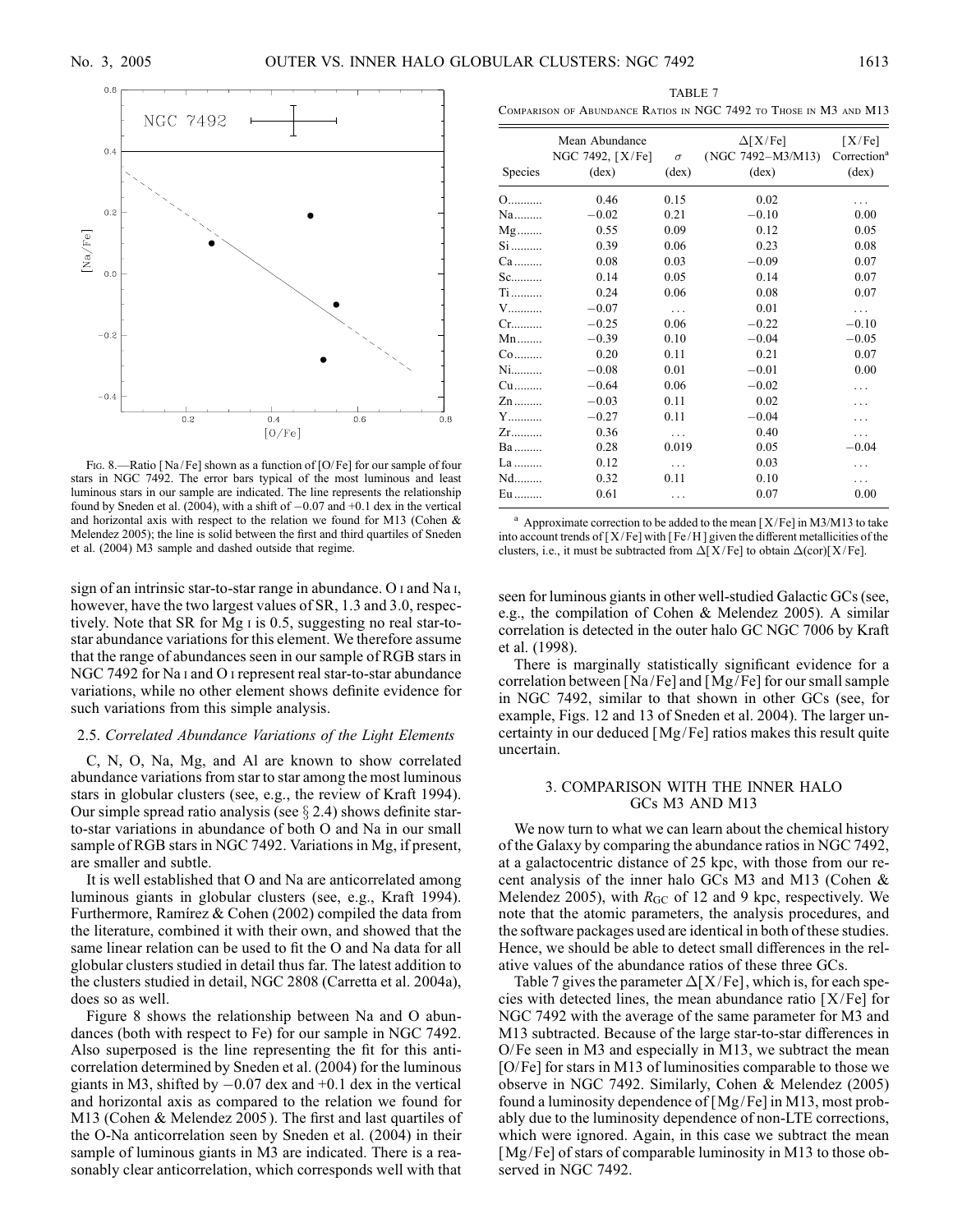

FIG. 9.—Abundance ratios [X/Fe] for NGC 7492, with the mean [X/Fe] for M3 and M13 subtracted, shown as a function of atomic number. Open circles denote elements that have been detected in only one star in the NGC 7492 HIRES sample. Lines connect the points where consecutive atomic numbers have been detected. The dashed horizontal lines indicate the tolerance of  $\pm 0.15$  dex about equality. Small filled circles indicate the results for Si, Cr, and Co after corrections for global trends in abundance ratio with metallicity have been applied.

If we allow  $\pm 0.15$  dex as a tolerable range given the potential internal and systematic errors in the analyses of these three GCs, we find that 80% of the 20 elements in common have a difference of  $0.0 \pm 0.15$  dex, with only Si, Cr, and Co<sup> $\prime$ </sup> outside that range. Figure 9 shows the resulting differences in  $[X/Fe]$  as a function of atomic number. The abundance ratios of  $[X/Fe]$  for Si and Co are each larger in NGC 7492 than they are in M3 and M13, while that of Cr is smaller. The largest magnitude of the set of  $\Delta$ [X/Fe] occurs for Si, and is +0.23 dex.

Galactic chemical evolution produces trends in abundance ratios as a function of metallicity. The case of [Si/Fe] is illustrated in Figure 10, where metallicity is parameterized by [Fe/H]; examples for the elements Ca, Ti, and Ba are given in Figures 21, 22, and 23 of Cohen & Melendez (2005). We use the same set of high-precision analyses of GCs as in Cohen & Melendez (2005), specifically NGC 6528 (Carretta et al. 2001), NGC 6553 (Cohen et al. 1999; Carretta et al. 2001), 47 Tuc (Carretta et al. 2004; James et al. 2004a), M71 (Ramı´rez & Cohen 2002, 2003), M5 (Ramı´rez & Cohen 2003), NGC 288 (Shetrone & Keane 2000), NGC 362 (Shetrone & Keane 2000), NGC 6752 (James et al. 2004b), M3 (Sneden et al. 2004; Cohen & Melendez 2005), M13 (Sneden et al. 2004; Cohen & Melendez 2005), NGC 6397 (Thévenin et al. 2001; Gratton et al. 2001; James et al. 2004a), and M15 (Sneden et al. 1997), adding in NGC 7492 as well. To characterize the behavior of the metal-poor halo field stars, we adopt abundance ratios from the recent large surveys of Gratton & Sneden (1991), McWilliam et al. (1995), Fulbright (2000), and Johnson (2002). No effort has been made to homogenize these analyses, but since the field star surveys were carried out over the course of more than a decade, we have corrected for the difference in the solar Fe abundance adopted by each.

Given that NGC 7492 has  $[Fe/H]$  0.35 dex smaller than the mean value for M3 and M13, we have attempted to evaluate the



Fig. 10.—Abundance ratio [Si/Fe], shown as a function of [Fe/H] for a sample of 13 Galactic GCs (see text for references), indicated by large filled circles. This is compared to the same relationship for halo field stars from surveys by Fulbright (2000), McWilliam et al. (1995), Johnson (2002), and Gratton & Sneden (1991). An error bar typical of the GCs is shown for the lowest metallicity GC.

correction to the difference caused by these global trends. We can only do this for about half of the elements studied here. This correction is given in the last column of Table 7, and is to be subtracted from the value of  $\Delta$ [X/Fe] to form  $\Delta$ (cor)[X/Fe]. These corrections, which do not exceed 0.1 dex in magnitude, bring  $\Delta$ (cor)[Si/Fe],  $\Delta$ (cor)[Cr/Fe], and  $\Delta$ (cor)[Co/Fe] within the range consistent with no difference ( $0.0 \pm 0.15$  dex), while not causing any additional elements to exceed the allowed range for equality. The corrections for Si, Cr, and Co are shown on Figure 9 as well.

Thus, after implementing the corrections for global chemical evolution, all the elements in common show identical abundance ratios  $[X/Fe]$  for NGC 7492 as for M3 and M13, allowing for a  $\pm 0.15$  dex tolerance; 75% of the 20 values of  $\Delta$ (cor)[X/Fe] lie within the range  $-0.10$  to  $+0.10$  dex. This suggests that the Galactic chemical evolution of the outer halo at  $R_{\rm GC}$  25 kpc has been identical to that of the well-studied inner halo GCs, at least up to the time of the formation of the old globular clusters NGC 7492, M3, and M13. In particular, our limited evidence, based on Ba, La, and Eu abundance ratios, suggests the neutroncapture processes, both  $r$  and  $s$ , appear to have had similar histories throughout the spatial extent of the halo for old GC stars.

## 4. SUMMARY

We have carried out a detailed abundance analysis for 21 elements in a sample of four RGB stars in the metal-poor distant outer halo globular cluster NGC 7492 ( $[Fe/H] - 1.80$  dex). The analyzed spectra, obtained with HIRES at the Keck Observatory, are of high dispersion ( $R = \lambda/\Delta\lambda = 35,000$ ). Most elements show no sign of star-to-star variation within our limited sample. We have, however, detected an anticorrelation between O and Na abundances similar to that seen in our previous analyses of inner halo GCs as well as in studies of relatively nearby GCs by others. A correlation between Mg and Na abundance may also be present.

We have compared the abundance ratios in NGC 7492 with those we previously determined for the much closer old halo

We ignore Zr, as there are only a few weak lines detected the HIRES spectrum of the coolest star in our sample in NGC 7492.